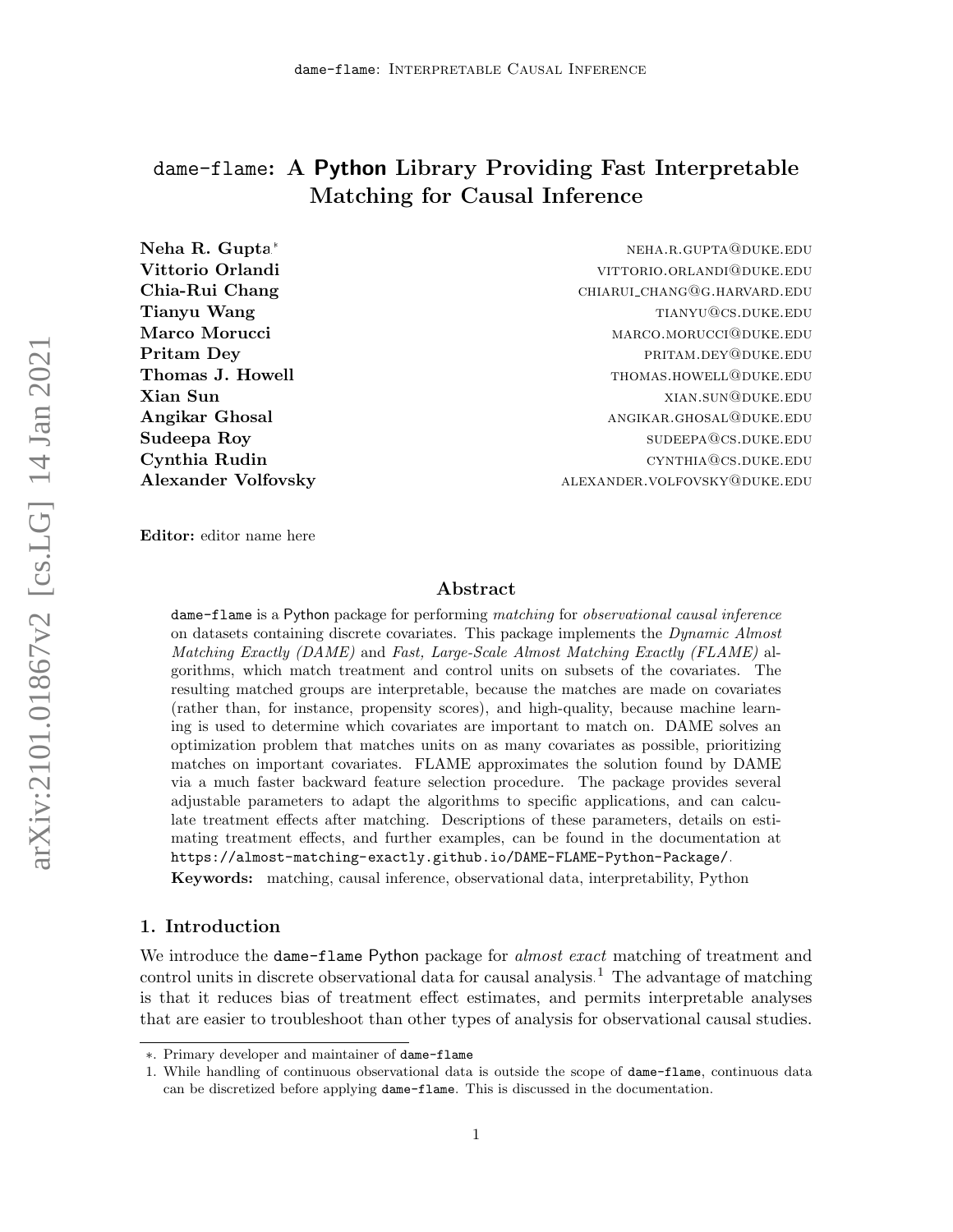dame-flame produces high-quality matches for a given unit by matching it exactly on as many relevant covariates as possible. The choice of covariates to match on is aided by machine learning on a holdout training set.

Many other matching methods either produce low-quality matches (with poor treatment effect estimates), uninterpretable matches (e.g. in which matches can group units with highly dissimilar covariates values), or matches that are manually defined by an analyst. One of the most widely used algorithms is nearest neighbor propensity score matching, provided by the R package MatchIt [\(Stuart et al., 2011\)](#page-4-0). Propensity score matching reduces a dataset to one dimension, and matches can contain units even at extreme ends of a covariate space; such matches are uninterpretable. Another common matching algorithm is Coarsened Exact Matching (CEM), popularly available in the R package cem [\(Iacus et al.,](#page-4-1) [2009\)](#page-4-1). CEM requires the user to manually coarsen variables, which requires substantial human intervention to choose carefully and can be dominated by irrelevant covariates [\(Dieng](#page-4-2) [et al., 2019\)](#page-4-2). dame-flame has none of these disadvantages, providing interpretable matched groups, and using machine learning on a holdout training set to learn distance metrics.

dame-flame is efficient, owing to fast bit-vector computations and a combination of backwards feature elimination (for FLAME) and a type of downwards closure property (for DAME) for feature elimination. The combination of FLAME (at earlier iterations) and DAME (at later iterations) permits scalability in matching units on many dimensions in earlier iterations, and flexibility to almost-exactly match the remaining units on important covariates in later iterations.

## 2. Algorithm Summary

The dame-flame package implements the algorithms Dynamic Almost Matching Exactly (DAME) [\(Dieng et al., 2019\)](#page-4-2) and Fast Large-Scale Almost Matching Exactly (FLAME) [\(Wang et al., 2019\)](#page-4-3). Both algorithms iterate over two nested loops, shown in Figure [1.](#page-1-0)

The algorithms receive an input dataset with discrete observational covariates, a binary treatment indicator, and a continuous or discrete outcome column. It also receives either

a separate holdout training dataset with the same covariates as the input dataset, or it can partition the input dataset to create the holdout set. The matching set contains the units we aim to match and the holdout training set is used to determine which variables are important. Users have a variety of options for handling missing covariate data. They can (1) exclude

<span id="page-1-0"></span>

Figure 1: Flow diagram: DAME/FLAME algorithms

rows with missing values from the procedure, (2) impute the missing data via MICE [\(Bu](#page-4-4)[uren and Groothuis-Oudshoorn, 2010\)](#page-4-4), or (3) specify that matches should not occur on missing values, without dropping or imputing them.

After handling missing data, the algorithms begin by matching any units that can be matched exactly on all covariates, where both a treatment and control unit are contained in each matched group. The algorithms then execute the outer loop: updating sets of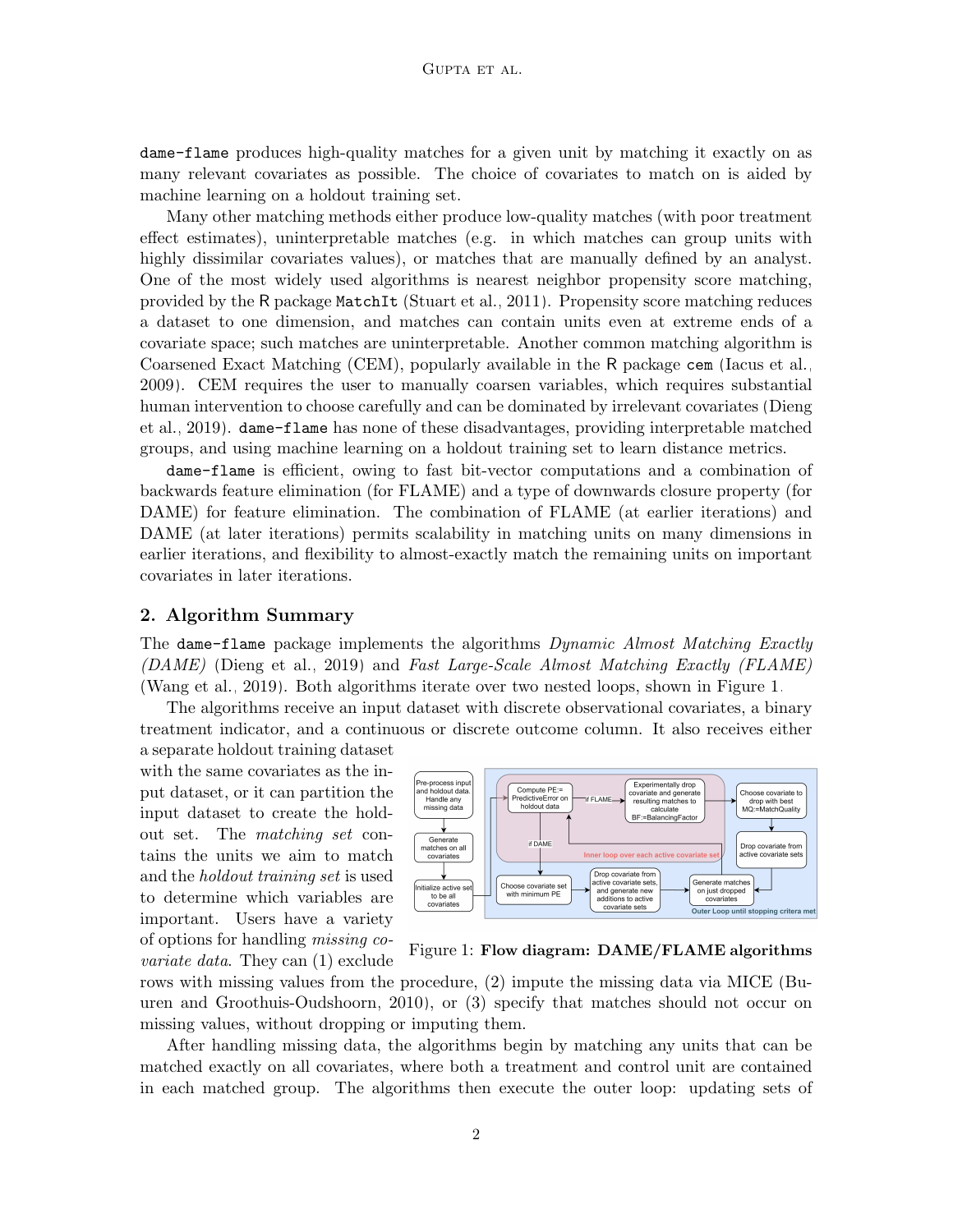covariates to match on, referred to as active covariate sets, until a stopping criterion is reached. In each iteration, the algorithms execute the inner loop, examining each covariate set to select the best one to match on. Units that have identical values in all of the covariates that are part of the chosen covariate set form a matched group, given that at least one treatment unit and at least one control unit are present in the group.

To determine the best covariate set, FLAME selects the covariates yielding the highest match quality MQ, defined as  $MQ = C \cdot BF - PE$ , where C is a user specified hyperparameter. DAME selects the covariate set minimizing PE. Here, PE denotes the *predictive error*. This term estimates how important the dropped covariates are for predicting the outcome, based on a user-chosen machine learning algorithm run on the holdout training set. The balancing factor, BF, measures the proportion of treatment and control units that are matched on a covariate set. DAME iterates efficiently over all covariate sets, prioritizing matching on large covariate sets if they can be used to effectively predict the outcome on the holdout training set. FLAME approximates this solution for scalability: it consistently matches on a smaller set of covariates than in the previous iteration, while still ensuring that each covariate set can be used to effectively predict the outcome on the holdout training set.

The outer loop has a number of possible stopping criteria. It must stop when all units are placed in matched groups or all covariate sets have been dropped. Additionally, users can enforce stopping based off other criteria, e.g., (1) when there are too few unmatched (treatment or control) units, (2) after a certain number of iterations, (3) when predictive error rises too much, or (4) when the balancing factor for a given round is not high enough.

Users can also choose whether units are matched with replacement; that is, whether a previously matched unit can be matched in a subsequent iteration of the algorithm.

## 3. Package Usage

Basic Functionality. To run DAME or FLAME, the user provides the input data as a data frame or file, which must contain an outcome column, and a treatment column. Each algorithm by default produces a table consisting of the units that were matched to at least one other unit. For each unit that was matched, the table indicates which of the covariates were used for matching, and the covariate values that each unit was matched on. The covariates that were not used to match the unit are denoted with "\*" as their values. Users can find matched groups of individual units and can estimate treatment effects, including the average treatment effect (ATE) and conditional average treatment effect (CATE) of a selected unit after either algorithm has been run.

Comparison to Other Matching Packages. Many of the features previously described are unavailable in other matching packages. Table [1](#page-3-0) compares the characteristics of dame-flame against popular alternatives. Most matching packages are implemented in R. R's cem package only supports ATT treatment effects [\(Iacus et al., 2009\)](#page-4-1). The MatchIt package does not support any treatment effect calculations, recommending users compute these using a separate R package, Zelig [\(Stuart et al., 2011\)](#page-4-0). Users of any propensity score matching algorithm can adjust matched group sizes only by entering a ratio of treatment to control units, forcing all matched groups to be of the same size. Python's PyMatch and DoWhy offer Propensity Score matching, but DoWhy doesn't emphasize matched groups, favoring treatment effects and other output [\(Sharma et al., 2019\)](#page-4-5), [\(Miroglio et al., 2017\)](#page-4-6). A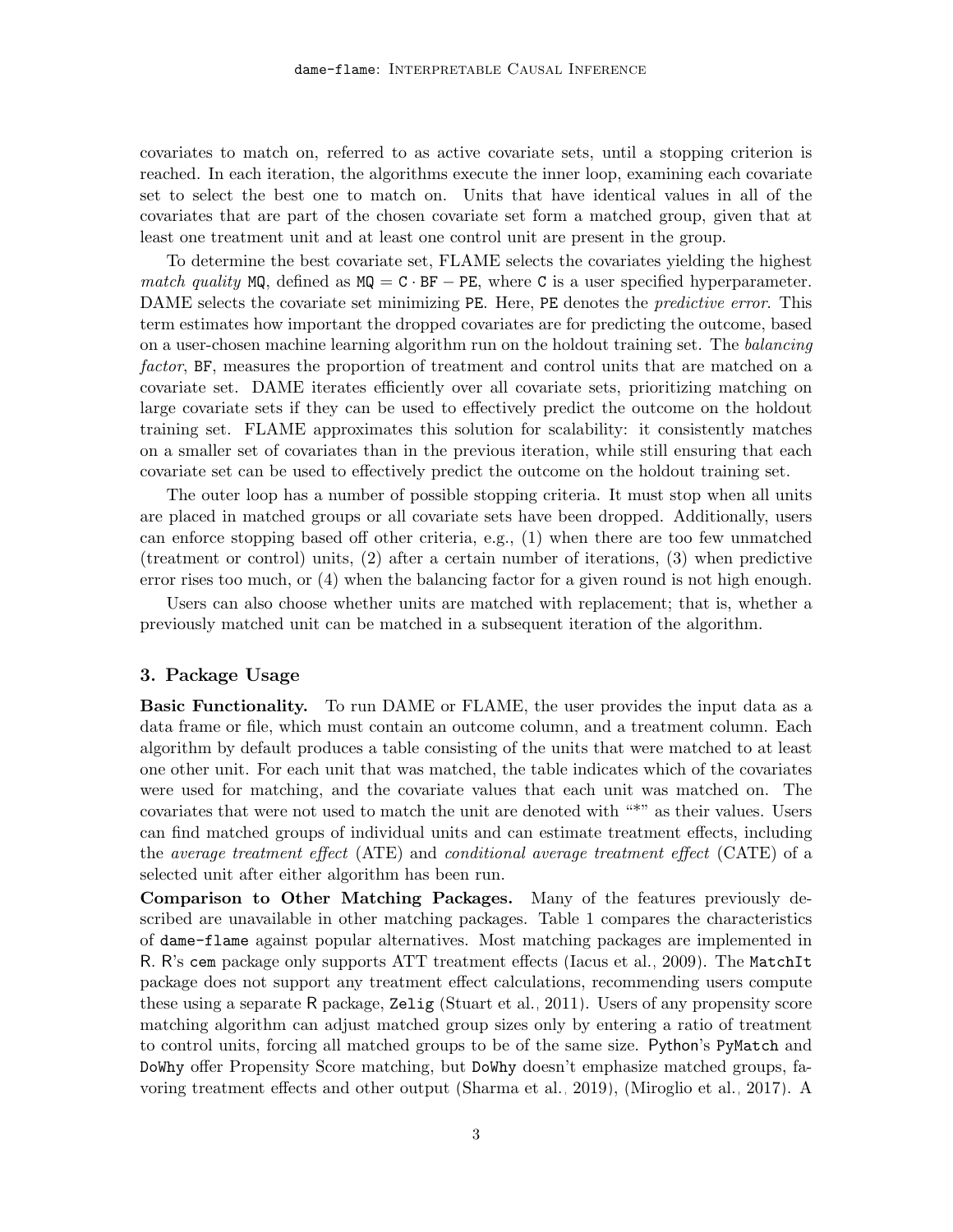<span id="page-3-0"></span>

| Language: Package           | built-in<br>treatment | flexible matched | missing data han- | provide matched |
|-----------------------------|-----------------------|------------------|-------------------|-----------------|
|                             | effect estimations    | group sizes      | dling options     | groups          |
| Python: dame-flame          | ATE, ATT, CATE        |                  |                   |                 |
| Python: DoWhy               | ATT, ATE, ATC         |                  |                   |                 |
| Python: PyMatch             |                       |                  |                   |                 |
| R: cem                      | ATT                   |                  |                   |                 |
| R: MatchIt Propensity Score |                       |                  |                   |                 |

#### Table 1: Features of Matching Packages

further advantage of dame-flame is the higher quality of the matched groups generated by DAME and FLAME relative to propensity score matching, as shown by [Dieng et al.](#page-4-2) [\(2019\)](#page-4-2).

Additional Advanced Controls of DAME-FLAME. Users are offered several ways to control the matching procedure, including early stopping critera, and the option of placing units in matched groups with and without replacement. The default parameters for the package were chosen for their versatility and speed, so the algorithm can be relevant and easy-to-use for a range of users. Full descriptions of algorithm parameters are provided in the respective package documentations. As part of a suite of printing options, users can request that the predictive error and/or balancing factor at each iteration be returned.

## 4. Installation, Documentation, and Project Management

dame-flame is available for download on PyPi and on GitHub<sup>[2](#page-3-1)</sup>. On GitHub, users may report bugs, ask questions, and make pull requests. The documentation covers the API, installation instructions, a quick-start tutorial, several examples, and a contributing guide. The package is designed for Python 3.6 and above. dame-flame depends on scikit-learn version 0.23.2 and above, pandas version 0.11.0 and above, and numpy version 1.16.5 and above. The API consists of standard Pythonic design established by scikit-learn, such as the methods fit, where a user provides a holdout training dataset, and predict, where a user provides a matching dataset, and the matches of the algorithm are computed.

There is an accompanying experimental R package for the FLAME algorithm, whose development version can also be found on  $G$ itHub.<sup>[3](#page-3-2)</sup> Testing was done to ensure that  $R$ -FLAME and dame-flame yield consistent results. Furthermore, dame-flame offers Continuous Integration, and the extensive test suite has a code coverage of 98%.

#### 5. Conclusion

The dame-flame package offers efficient, easy-to-use implementations of the DAME and FLAME algorithms, allowing users to perform fast, interpretable matching for causal inference for observational data with discrete covariates. The package is easily accessible and accompanied by detailed documentation, with concrete examples. The package is written in a highly modular manner, facilitating the introduction of new features and variations of the DAME and FLAME algorithms.

Acknowledgments: This work was supported in part by awards NIH R01EB025021, NSF IIS-1703431, and the Duke University Energy Initiative Energy Research Seed Fund.

<span id="page-3-1"></span><sup>2.</sup> Code is publicly available at

<span id="page-3-2"></span><https://github.com/almost-matching-exactly/DAME-FLAME-Python-Package/>.

<sup>3.</sup> <https://github.com/almost-matching-exactly/R-FLAME>